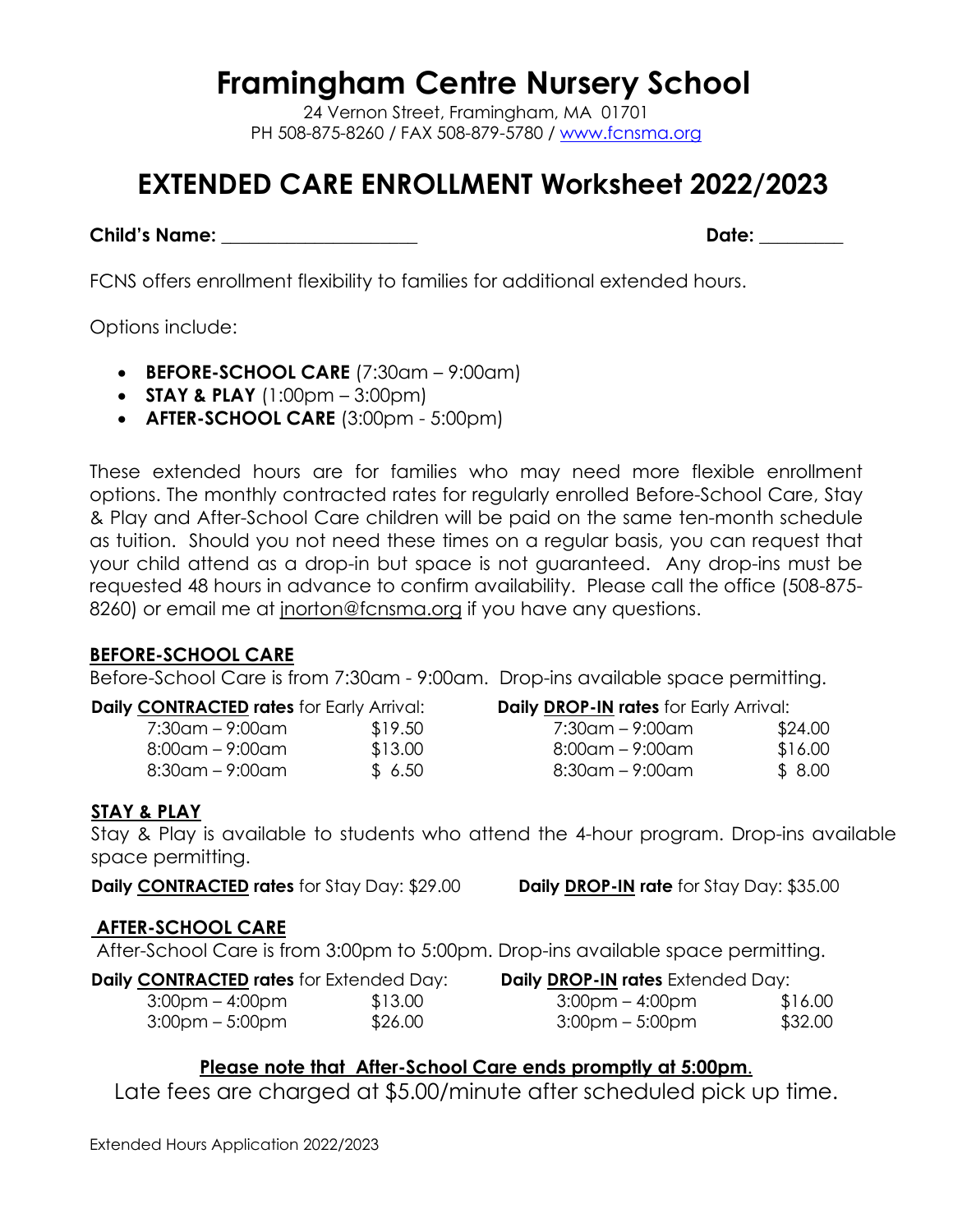#### **EXTENDED CARE WORKSHEET FOR THE 2022/2023 SCHOOL YEAR – page 1**

| <b>Before-School Care</b><br>Days per Week | $7:30$ am –<br>$9:00$ am |      | $8:00$ am –<br>$9:00$ am |    | $8:30$ am –<br>$9:00$ am | <b>Total Before-School</b><br><b>Care for Specific Days</b> |
|--------------------------------------------|--------------------------|------|--------------------------|----|--------------------------|-------------------------------------------------------------|
| Monday                                     | $($ \$68)                | $OR$ | $($ \$46)<br>П           | QR | (\$23)<br>П              |                                                             |
| Tuesday                                    | $($ \$68)                | OR   | $($ \$46)<br>□           | QR | $($ \$23)<br>$\Box$      |                                                             |
| Wednesday                                  | $($ \$68)                | QR   | $($ \$46)<br>□           | QR | $($ \$23)<br>$\Box$      |                                                             |
| Thursday                                   | (\$68)                   | OR   | (\$46)<br>П              | OR | (\$23)<br>Г              |                                                             |
| Friday                                     | $($ \$68)                | QR   | (\$46)<br>□              | QR | ( \$23)<br>Г             |                                                             |
|                                            |                          |      |                          |    | <b>Total Per Month</b>   |                                                             |

#### **BEFORE-SCHOOL CARE ENROLLMENT:**

Using the table, please indicate which day(s) and time(s) per week you would like to sign up for by putting an "X" in the 8:00am – 9:00am **OR** the 8:30am – 9:00am column. Tally the total cost for each set of days per month in the last column. The **"Total per Month"** at the bottom of the table is your total cost for **Before-School Care** and is added to your monthly tuition amount.

**Example:** if you signed up for Before-School Care from 8:00am – 9:00am on MW and 8:30 – 9:00am on F, you would write in \$46 for Monday and Wednesday, and \$23 for Friday under **"Total for Specific Days"**. In the example given, you would write \$115 under **"Total per Month"**.

#### **STAY & PLAY ENROLLMENT:**

Using the table to the right, please indicate which day(s) per week you would like to sign up for by putting an "X" appropriate box(es). Finally, please tally the total cost for each set of days per month in the last column. The **"Total per Month"** at the bottom of the table is your total cost for **Stay & Play** and is added to your monthly tuition amount.

| Stay & Play<br>Days per Week | $1:00pm -$<br>3:00 <sub>pm</sub> | <b>Total Stay &amp; Play for</b><br><b>Specific Days</b> |
|------------------------------|----------------------------------|----------------------------------------------------------|
| Monday                       | (\$102)                          |                                                          |
| Tuesday                      | (\$102)<br>П                     |                                                          |
| Wednesday                    | (102)<br>$\Box$                  |                                                          |
| Thursday                     | (102)<br>$\Box$                  |                                                          |
| Friday                       | (\$102)                          |                                                          |
| <b>Total Per Month</b>       |                                  |                                                          |